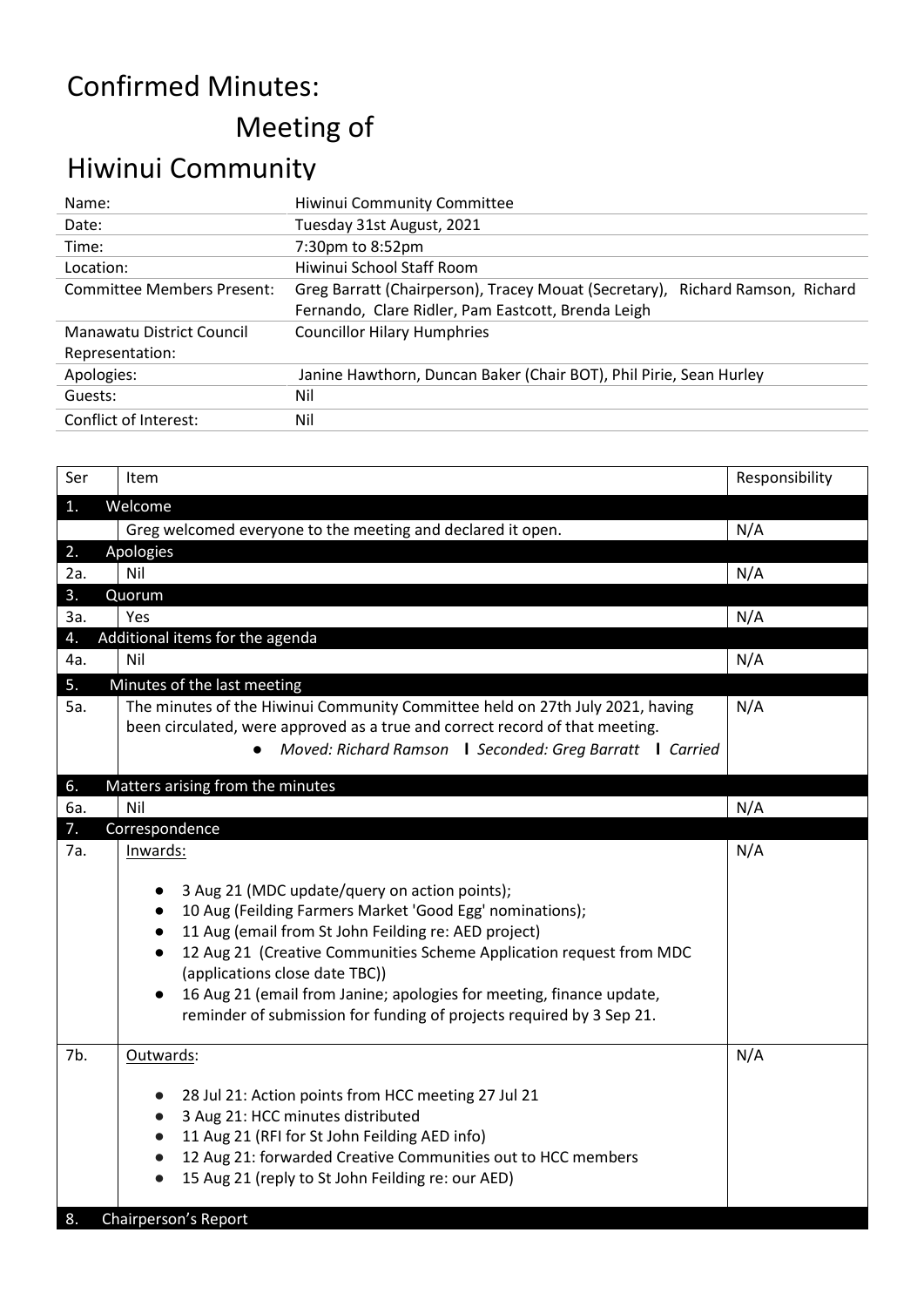| 8a.          | Nothing to report.                                                                                                                                                                                                                                                                                                                                                                                                                                              | N/A                                              |
|--------------|-----------------------------------------------------------------------------------------------------------------------------------------------------------------------------------------------------------------------------------------------------------------------------------------------------------------------------------------------------------------------------------------------------------------------------------------------------------------|--------------------------------------------------|
| 9.           | Finance Report (Greg)                                                                                                                                                                                                                                                                                                                                                                                                                                           |                                                  |
| 9a.<br>9b.   | Our funds are confirmed as \$8,476.41.                                                                                                                                                                                                                                                                                                                                                                                                                          |                                                  |
|              | Upcoming expenses:                                                                                                                                                                                                                                                                                                                                                                                                                                              |                                                  |
|              | Reimburse Duncan Baker for drainage work,<br>Cost of sign design (approx \$500),<br>$\bullet$<br>Sign manufacture via Roadrunner.<br>$\bullet$                                                                                                                                                                                                                                                                                                                  | Duncan<br><b>Richard R</b><br><b>Richard R</b>   |
| 10.          | School in the Community (Brenda)                                                                                                                                                                                                                                                                                                                                                                                                                                |                                                  |
| 10a.         | School is opening up at Level 3 (tomorrow) for essential workers and those who<br>deem that they need to be back at work. The school will have a teacher and teacher<br>aide per 'bubble' at school.                                                                                                                                                                                                                                                            | N/A                                              |
| 10b.         | School has implemented a home learning programme that has been very successful<br>and will continue for those students at home during Level 3.                                                                                                                                                                                                                                                                                                                  | N/A                                              |
| 10c.         | The painting of the mural has been delayed due to lockdown, and Joe will wait for a<br>few more weeks, otherwise he may need to progress the work himself - this will be<br>delayed as much as possible.                                                                                                                                                                                                                                                        | <b>Brenda</b>                                    |
| 11.          | Hiwinui Planting Project (Richard R)                                                                                                                                                                                                                                                                                                                                                                                                                            |                                                  |
|              |                                                                                                                                                                                                                                                                                                                                                                                                                                                                 |                                                  |
| 11a.         | Richard received replacement plants from the council for the ones that were stolen.<br>Richard has a truck and trailer load of mulch donated at cost (driver wages and diesel<br>from Taihape), we need to determine a date - looking at 20th November for this but<br>need to confirm when the school's Working Bee dates are. The Board will confirm<br>when their working bee is, and if they would like to do a joint working bee or keep<br>them separate. | Richard R.                                       |
| 11b.         | Richard passed on his thanks to Phil for putting the additional rail up on the Reid Line<br>Fences.                                                                                                                                                                                                                                                                                                                                                             | N/A                                              |
| 12.          | <b>Communications (Tracey)</b>                                                                                                                                                                                                                                                                                                                                                                                                                                  |                                                  |
| 12a.<br>12b. | Term 3 newsletter will include a Neighbourhood Support request (POC Richard F).<br>Manchester House collection - Hiwinui School is going to collect non-perishable<br>goods for Manchester House - this could be spread wider to the community and<br>advertised via the Hiwinui Community Facebook page. Could increase to a food drive<br>- keep it more interesting. Brenda will discuss with Portia and progress with Tracey<br>and Richard.                | Tracey/Richard F<br>Brenda/<br>Richard R/ Tracey |
|              |                                                                                                                                                                                                                                                                                                                                                                                                                                                                 |                                                  |
| 13.          | Welcome Signs (Richard R)                                                                                                                                                                                                                                                                                                                                                                                                                                       | <b>Richard R</b>                                 |
| 13a.         | The sign design has been confirmed and is under production. Material used will be<br>stainless on corten. Roadrunner has the design and is producing the signs.                                                                                                                                                                                                                                                                                                 |                                                  |
| 14.          | Local Roading Update (Greg/Hilary)                                                                                                                                                                                                                                                                                                                                                                                                                              |                                                  |